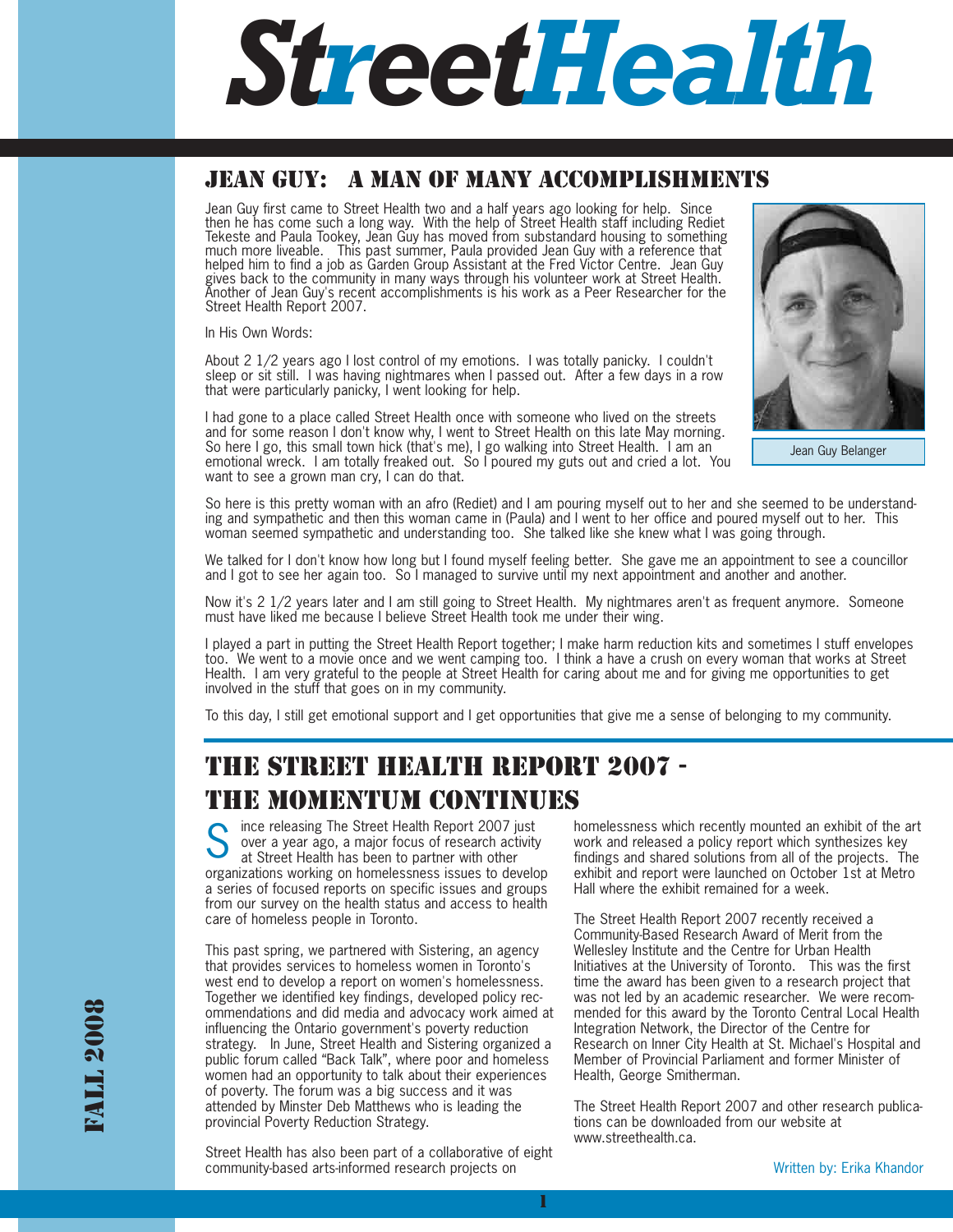Thank you to everyone who cares deeply about the issues facing homeless people. We are not able to continue our good work without you. A special thank you to our major donors!

Major Gifts - Organizations

Foundations: The Ben & Hilda Katz Foundation The Jackman Foundation BMO Employee Charitable Foundation The Paloma Foundatioin The Caring Foundation The Rainbow Foundation The Charles Johnson Foundation The RBC Foundation The EJLB Foundation The Walter & Duncan Gordon The Green Shield Canada Foundation Foundation The Harold E. Ballard Foundation

#### Churches:

Church of St. Andrew-by-the-lake Fairlawn Avenue United Church The St. Andrew's Society Charitable Foundation Timothy Eaton Memorial Church Wexford Heights United Church

Corporations: Alterna Savings Canadian Imperial Bank of Commerce (CIBC) Crestview Investments Four Seasons Hotels Limited The Merchandise Building Original Lofts The Wynford Group

Other Donors: Greater Toronto Apartment Association (GTAA) Registered Nurses Association of Ontario

#### Major Gifts - Individuals

Mr. Paul Bennett **Mr. Court Mr. Court Mr. Court Mr. And Mr.** Court Mr. Maureen McFarland man Call Behmett<br>Ms. Margaret Campbell Ms. Nancy Moore Ms. Margaret Campbell Mr. Christian Perera Mr. Christian Perera Miss Anne Connelly Ms. Olga Rachinski Ms. Olga Rachinski man runny occi<sub>dency</sub><br>Ms. Elizabeth Crawford Dr. Michael Rachlis Mr. Ralph Cunningham Ms. Jennifer Riordan Mr. Gordon Creber man den den en der den der Manham Ministrum Ministrum Ministrum Ministrum Ministrum Ministrum Ministrum Minist<br>Mr. Ralph Cunningham man Robert Evans Man Robert Evans Mr. Geoffrey Rytell and The Common Research<br>Ms. Laura Dinner Mr. Paula Rochman Ms. Kathy Gates Dr. Kathleen Schneider Mr. Geoffrey Rytell ms. Holonics Branch<br>Dr. John Robert Evans Mary Scriptus Samson Ms. Sheila Gregory Ms. Thelma Tamaki Dr. Kathleen Schneider Mr. Babulal Khandor Mr. Michael Treuman Miss Mary Scraggs mer can't diases of the man military services of the man which was a man which was a man which was a man which<br>Ms. Sheila Gregory mer enema aregery<br>Mr. Babulal Khandor Ms. Thelma Tamaki ms. Babatai Analiae.<br>Mr. Damian Lyn Mr. Paul Bennett Miss Anne Connell Mr. Harry Coughey Mr. Ralph Cunningham Ms. Laura Dinner Ms. Florence Drake Ms. Kathy Gates Ms. Jane Glassco Ms. Sheila Gregory Mr. Damian Lyn Ms. Nancy M. MacDonald Ms. Mary Maltby Mr. Conor McCourt

In-Kind Donors

Thank you to everyone who donates their time, products, or services to Street Health.

Basket Company Beaver Valley Outreach Body Harmonics Mr. David Callighan Curl Ambassadors Divine Scents Ms. Jaquie Dover Mr. Don Dudar Ester Myers Yoga Studio Elizabeth Hasek Deborah Jeans

Langolino Loblaws Companies Limited The Mercantile Olivia's Pizza Nova Pizza Pizza Rebecca Gallery Roy Thomson Hall **Starbucks** Tim Hortons

Ms. Nancy Moore

Dr. Michael Rachlis Ms. Willa Reid

Jules Samson

Ms. Thelma Tamaki Ms. Mary Sara Waddell Ms. Jeannie Westell

… and many other generous individuals and companies!

## STREET HEALTH'S 8TH ANNUAL FUNDRAISER "AN EVENING OF FUNK"

On Tuesday October 16, 2008, Street Health held our 8th Annual Fundraiser "An Evening of Funk" at the Steam Whistle Brewing Company.

An "Evening of Funk" was a huge success raising over \$25,000! Almost 150 people took part in this special evening to support Street Health. A fantastic time was had by everyone with live musical entertainment by recording artists God Made Me Funky, delicious food including our traditional barbecue and oyster bar, a raffle, door prizes, prizes for the three funkiest outfits, and an amazing live auction with over 70 incredible items! This year's event also featured "A Day in the Life" photography exhibit created by members of the homeless community, depicting their daily life experiences on the street through photography and stories.

On behalf of all of us at Street Health, thank you, from the bottom of our hearts!



Taking funky to the limit.



God Made Me Funky, the band that got the crowd out onto the dance floor.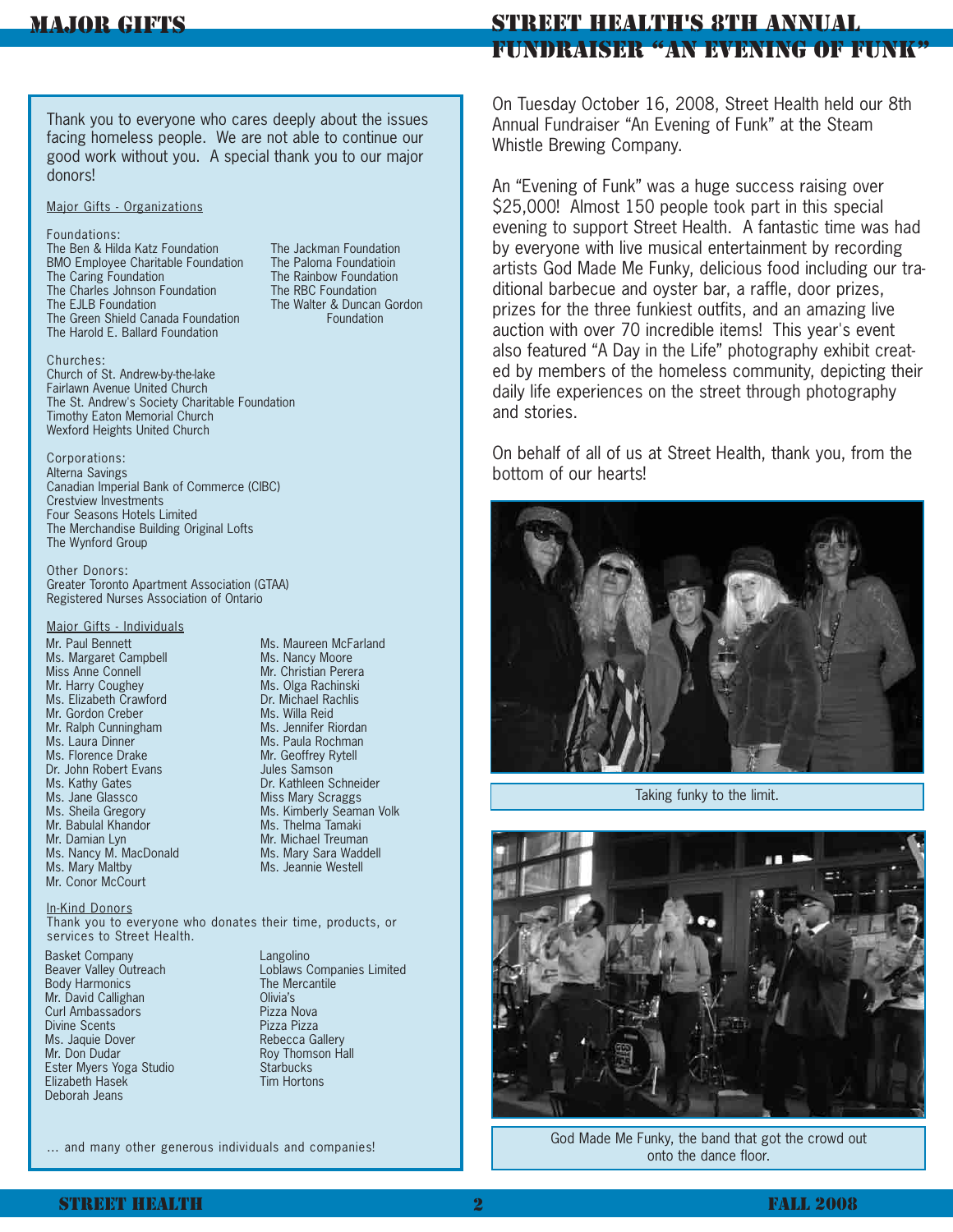## "AN EVENING OF FUNK" - STREET HEALTH GRATEFULLY ACKNOWLEDGES THE GENEROSITY OF OUR SPONSORS AND SUPPORTERS

SILVER SPONSOR- \$5,000 BRONZE SPONSOR- \$2,500 OUR MEDIA SUPPORTERS

www.caw.ca

VOICE of the GTA **TORONTO STAR** thestar.com







010

**Piller's** 



OUR CELEBRITY EMCEE HOST:

Enza "Supermodel" Anderson

OUR BARBECUE, OYSTER BAR AND VENUE HOSTS







#### OUR IN-KIND SUPPORTERS

680 News Airmagic Pyrotechnics and Special Effects Art Gallery of Ontario Akau Framing Alterna Savings Bend Chiropractic & Laser Therapy Bikes on Wheels Black Creek Pioneer Village Body Blitz Spa Buddies in Bad Times Theatre Casa Loma Chateau des Charmes CHFI 98.1 Chris Levesque Cineplex Theatres CN Tower Computation Ltd. Curl Ambassadors

**Cyclepath** Dufflet Pastries Elgin and Winter Garden Theatre Centre Enbridge Fairmont Royal York Fiorio Foxy Originals George Brown College Girl Friday Gladstone Hotel Go Pilates Gypsy Fabric Art Hannah's Kitchen Harbourfront Centre Keg Steakhouse & Bar Leon's Furniture Limited M&M Meat Shops Mariposa Cruises

Massey Hall/Roy Thomson Hall Mini Market Mysteriously Yours Dinner Theatre National Ballet of Canada National Post Noah's Natural Foods Ontario Place Oyster Boy Parachute School of Toronto Photo Company Piller's Meats Pizza Pizza Rabba Fine Foods RE/MAX Cross Canada Balloons Richtree Market Restaurants Inc. Rosie Beitel Royal Ontario Museum Ryk Photography

Sarah Dresser Second City Sivananda Yoga Centre SOOS Steamwhistle Brewing Company Steve Stober St. Lawrence Upper Cut Meat Packers Ltd. Stratford Shakespeare Festival Theatre Passe Muraille Toni & Guy Toronto Argonauts Football Club Toronto Bread Company Toronto Maple Leaf's Club Toronto Women's Book Store Virgin Radio 999 Wildwood Manor Ranch Yoga Space

# CAMPING TRIP 2008 TO KILLBEAR PROVINCIAL PARK



The camping crew. From left to right, Mel, Mary Kay,

n late July, a group of Street Health campers trekked up to Georgian Bay and camped at Killbear Provincial Park. Six clients, one nurse from the Regent Park Community Health Centre, and three staff from Street Health set up camp for five very weather friendly days. The camping trip is an incredible opportunity for staff and clients alike. It created an opportunity for people to break out of their every day routines, and connect with each other in a very different and meaningful way. I

Staff heard from participants how they appreciated the escape from the harsh realities of the streets, how the experience changed their self concept, increased self-esteem with varied activities and challenges such as, swimming, canoeing, hiking, biking, and other recreational activities. Scrabble games and late night star gazing were favoured activities, and last but not least, toasting marshmallows over the open fire satisfied the most discriminating tastes. This was an incredibly supportive group that shared the workload of the camp without a question, creating a comfortable, accepting environment for all to enjoy.

We all need a vacation and the Killbear trip was indeed a memorable vacation for all who attended. e camping crew. From left to right, wei, wary Kay, a attended.<br>Anne, Cindy, Brandi, Jean Guy, Bruce, and Sandy Wallem Brown Martin by: Mary Kay MacVicar

"My head was actually quiet and that never happens! The water, the sunsets it all helped me to relax." - Participant

"The best "work week" ever experienced, a truly wonderful experience for all involved, looking forward to many more!" - Anne Egger RNEC, Regent Park Community Health Centre

"I was so nervous about going, and I just want to go back." - Participant